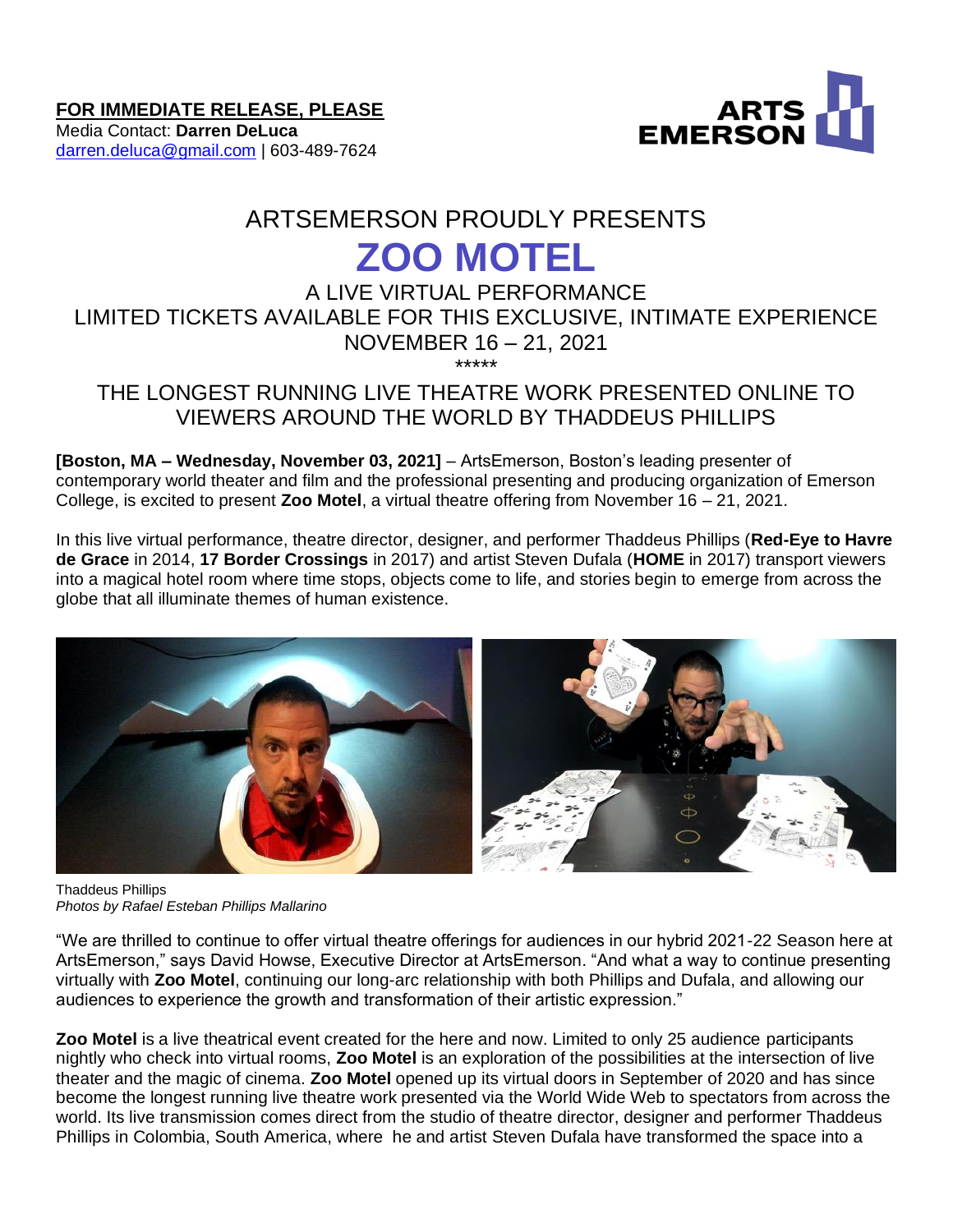magical motel room where time stops, mysterious and illuminating stories emerge from across the globe, and analog objects take on their own potent meaning.

"**Zoo Motel** is my translation on how to make a truly live theatrical event performed virtually," explains **Zoo Motel** creator Thaddeus Phillips. "What began as an experiment became a work that we performed over 250 times to all corners of the Earth, and it is absolutely wonderful to be bringing it to ArtsEmerson, a venue that has been my Boston home for many years."

Tickets for **Zoo Motel** may be purchased 24/7 at [ArtsEmerson.org,](https://artsemerson.org/events/iphigenia/) or by calling 617-824-8400 (Tue-Sat from 12:00PM ET - 6:00PM ET). For walk-up service, the Paramount Center Box Office (559 Washington Street, Boston) is open Thu-Sat from Noon - 6:00 PM ET. Tickets may also be purchased as part of an ArtsEmerson Season Package, featuring discounts up to 40% off. Groups of 10+ attending a performance save 30%. Thanks to generous support from Rockland Trust, a limited number of \$10 Mobile Rush tickets will be available at 10:00 AM ET each performance day on a first-come, first-served basis, exclusively through the TodayTix mobile app. For more information, please click on "General Public'' when you visit [ArtsEmerson's Offers web](https://artsemerson.org/packages-offers/offers/)  [page.](https://artsemerson.org/packages-offers/offers/)

#### **For production stills and other media assets, click [here.](https://public.boxcloud.com/d/1/b1!Hv0b3KWoebm_r1stHFckGcw8NBIhcAq8PzDlflGW8bKtvkukznz2POU5R6MYxN70WIm4AxJgYUigN7sqKkeHRvwMrKVNb9w-PSLynq9lRGB3_uYcVQ5rkRjsNgM5cDBxvFlptzjaCuljBRyfZHiUzE14svVE48uOLem2htIZNjzdFmoSlLF0EMQVdABQDgQmIvTTidB3-0RKquaHkPm_ihkLrZffXJlJKv6VDgFdEMmymNUvrjbqrH3AglM3D6D4sMlqxx4hlCmlwYPh3GF4bDiK0_g6DffvwRTRo7uaozGK3B1EMGVBXaeGAuGXDioEHcpaymdUbPx0SnezOMIv4U7-v2iGuN-i1TripAQVEAmPeJPVG7bzSL9RWgD6Pbr763IxCJ8pLm3_ZbKbhdCtXWO0vUZ2QUKmZRFOcYGXkA79embCBtSsWzSNlIKOBle4HMkQQ2H7Ktdr8IT1t9iPJRV-Txif6DmUXQgKXdIibz4DeoKc1CTDvF1f4r6dTM6huFJBBUkxP88BXQ16XSIqnFa3kWnw4Gk9EubnV74wqZCztKuQHQ3yFyUju3lXxnbuHwgr7IQfqqsWIpcWJXWRRQdfugRXXg3Z0-G93hO6h3PQK9w7vuVzXtooUSd4nHaXjU8wM1YmFd6J8_3U45V6GGSm3xMJDShPYtJX8gUxHt3NyCCMV2c7h1UYMLScsYGWFpmRVsi7NhVmMPN4u-kR92fkGmjMtFNkJtsLS6JHwmOVc6EFBYznMZADP5UVOf7ySgybnkk3qKrRMVmvSfvQ8Jz1TCMaYoGJkzdJ_yJjoSf8iLWfY-SKnYIiM6J-NVu1Lh9IhhpLC_QaFFiBzMuNIlRt4RpkEPqCitnCsysm2hCjD9tvqZry-WSLzvIgZY7YsT-ljqERWsoLAwFe2VsrjUjhCyeEEXCFNB0vD4th8FoxQSlAMdPGs0_ypZT7AzUi7610Qyc-xURtYs59cxiIMIe9p-oGGrLVVMyVvLHHHF5G8MJTLFtOGQdL1BVOkBxYPa0hlDjt14jqIC3mYTiHUpltTZOHiw8BoJGKmylMj4cNuvneQXbE96-np6cJ321uFjZ9lmkgk7XsvmJekflvqK4MNeYwPkuLGdDH6ECjPj5elMdVWdS3OA98TmOvf0sOIkudPJKMrlZRCdk_y2p65bpiEf3r8euRJSeB-iaMKUCamVEyqT6TBfvCi9M2sSK8S7iRT8vYsUBQcJdNaY9X968oL-cp0PXShIOTty47V-KGMU24icCN_X6jccS0FzaqrsD4EJ541BIqILPk9-Qa-xzHzClnKMnqoj2KjqrQo9xFCpejfvz09uSYvyGLSs_SBDFd21zsL3udpulQjWPkCgWlN4FjADYLqGJ7_oe4LWCOfseVoBdKZSaouu5BAxhTca268npV9yAh8chxzqig_S5x/download)**

#### **LISTINGS INFORMATION**

**Dates:** November 16 – 21, 2021

**Venue:** Virtual Event [ArtsEmerson.org](http://artsemerson.org/)

#### **Performance Schedule:**

Tuesday, November 16, 2021 7:30pm (Press Performance) Wednesday, November 17, 2021 7:30pm Thursday, November 18, 2021 7:30pm Friday, November 19, 2021 8:00pm Saturday, November 20, 2021 2:00pm Saturday, November 20, 2021 8:00pm Sunday, November 21, 2021 7:30pm

#### **Ticket Information:**

Tickets for **Zoo Motel** may be purchased 24/7 at [ArtsEmerson.org.](https://artsemerson.org/Online/default.asp) Phone orders and group sales are available by calling the ArtsEmerson Box Office at 617-824-8400 (open Tue-Sat from 12:00PM ET - 6:00PM ET). The Paramount Center Box Office (559 Washington Street, Boston) is open for walk-up service Thu-Sat from 12:00PM ET - 6:00 PM ET. Tickets may also be purchased as part of an ArtsEmerson Season Package, featuring discounts up to 40% off. Groups of 10+ attending a performance save 30%. Tickets cost \$35 (subject to change)

# **ARTIST BIOGRAPHIES**

**THADDEUS PHILLIPS** (Creator & Performer & Cinematography) is a Colorado native who directs theater in Europe, tours with his own work globally and moonlights on TV. Created works include: *17 Border Crossings, Red-Eye to Havre de Grace, Inflatable Space, A Billion Nights on Earth, Capsule 33, Lost Soles, Whale Optics, The Earth's Sharp Edge, The Melting Bridge, King Lear, The Tempest, Henry 5 Live from Times Square* and *The Incredible . . . Adventures of Barry Seal.* His work has been presented & commissioned by NYTW, BAM Next Wave Festival, Barrow Street Theater, Territory Festival (Moscow), The Broad Stage (Santa Monica) Hong Kong Festival, Buntport Theater (Denver), The Mat, Sibiu International Festival, Miami